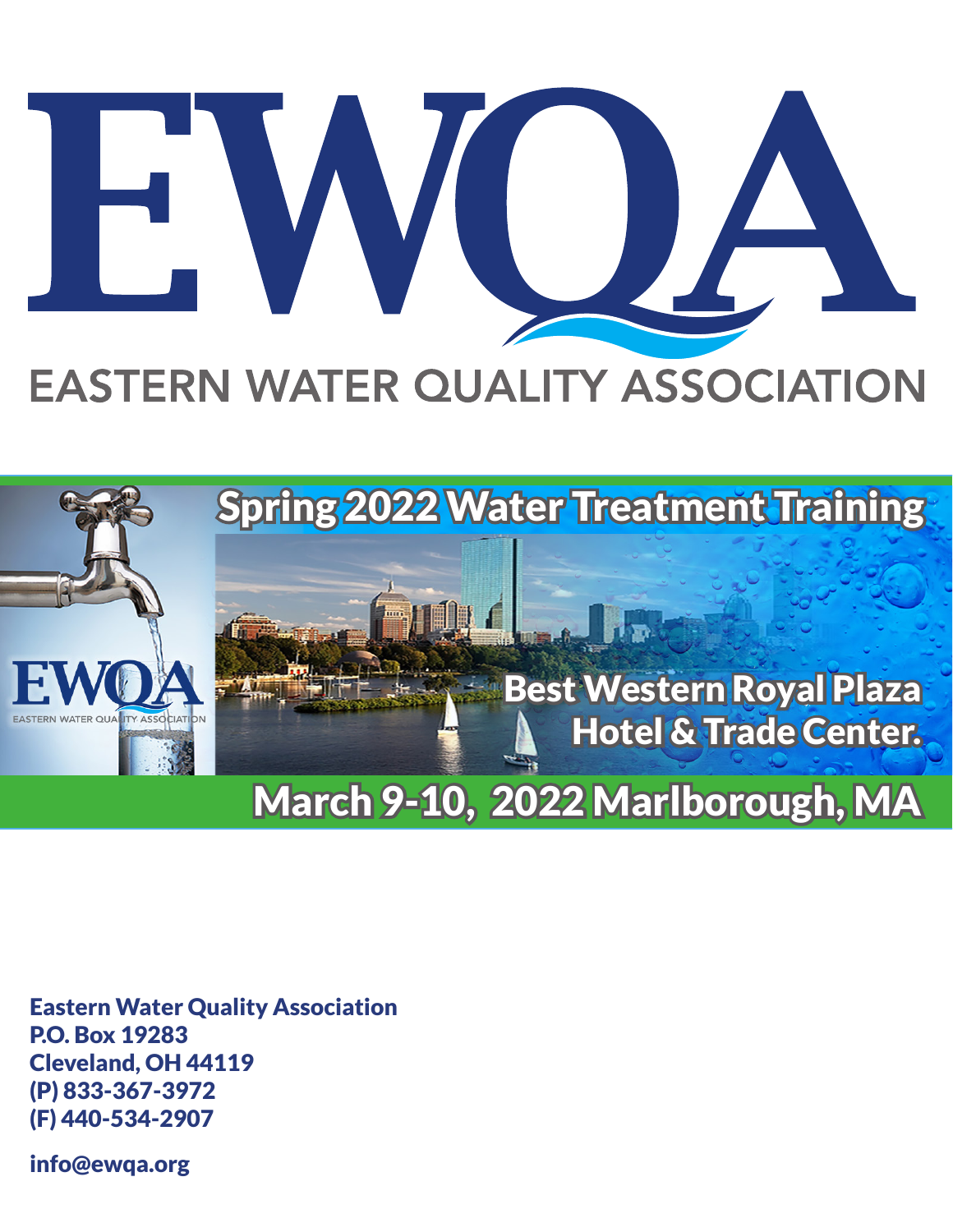# Lodging & Event

#### Lodging:

**Training to be held at Best Western Royal Plaza Hotel & Trade Center. Rooms are available on March 9th-10th at a daily rate of \$119/night** 

**Call (508) 460-0700 to make your reservations.**  Reserve your room by March 1 and mention EWQA to get the preferred rate.

#### Location:

**181 Boston Post Road West Marlborough, MA 01752**

#### Schedule: EVENT/Topic:

#### March 9, 2022

6:00 p.m. - 7:30 p.m. Happy Hour – Firefly's BBQ (350 E. Main Street, Marlborough, MA 01752)

#### March 10, 2022

| 7:00 a.m. - 8:00 a.m.       | Exhibitor set-up                                                                                                                                  |
|-----------------------------|---------------------------------------------------------------------------------------------------------------------------------------------------|
| 7:30 a.m. - 10:30 a.m.      | Registration, Coffee & Pastries                                                                                                                   |
| $8:00$ a.m. $-4:00$ p.m.    | Exhibition in training room                                                                                                                       |
| $8:00$ a.m. - 9:00 a.m.     | Introduction to the WS1.5P Composite Control Valve<br>Doug Haring, Clack Corporation                                                              |
| $9:00$ a.m. - $10:00$ a.m.  | <b>Investigating Water Complaints</b><br><b>Brian Oram, BF Environmental</b>                                                                      |
| $10:00$ a.m. - $11:00$ a.m. | Applying Water Treatment<br>Mark Henderson, Blake Water Solutions                                                                                 |
| 11:00 a.m. - 12:00 p.m.     | Troubleshooting Water Treatment<br>Kevin Osborn, Water Right                                                                                      |
| 12:00 p.m. - 1:45 p.m.      | Lunch with Exhibitors                                                                                                                             |
| $2:00$ p.m. - $3:00$ p.m.   | Panel Discussion – Stump the Experts – Problem Water<br>Brian Oram, BF Environmental; Kevin Osborn, Water-Right; Mark Henderson, Blake Equipment. |
| $3:00$ p.m. $-4:00$ p.m.    | <b>PFAS Treatment</b><br>Arna Ramic, Resintech                                                                                                    |

**\*These classes are being submitted to WQA credit hours**

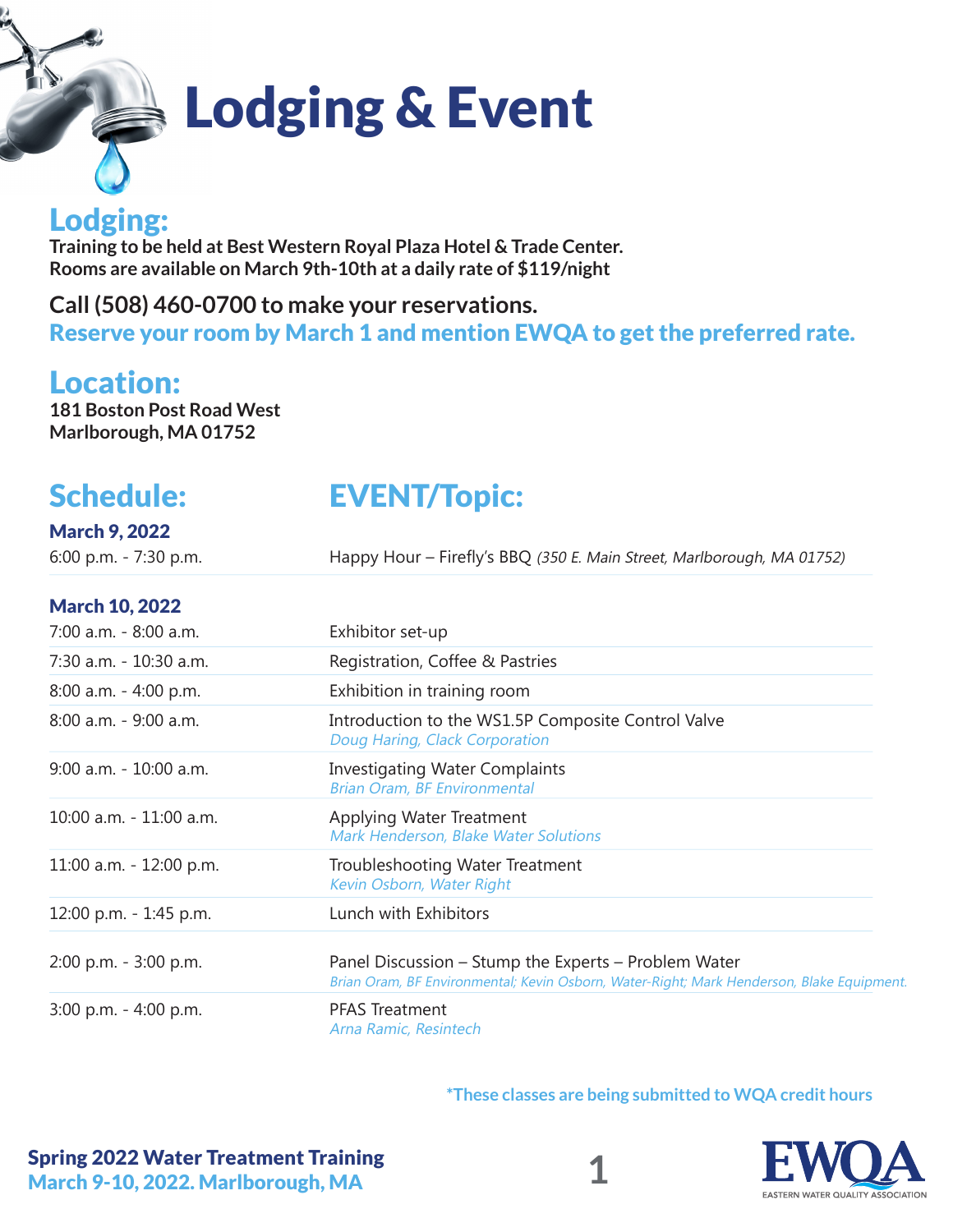| <b>Register Online:</b> | http://ewqa.org/event/ewqa-2022-springma<br>OR at '2022 Spring Training' on the Website Menu | Click the Link! |
|-------------------------|----------------------------------------------------------------------------------------------|-----------------|
|                         | <b>Registration</b>                                                                          |                 |
|                         |                                                                                              |                 |
|                         |                                                                                              |                 |
|                         |                                                                                              |                 |
|                         |                                                                                              |                 |
|                         |                                                                                              |                 |
|                         |                                                                                              |                 |
|                         |                                                                                              |                 |
|                         |                                                                                              |                 |
|                         |                                                                                              |                 |
|                         |                                                                                              |                 |

(1 full registration includes: 1 each: badge, breakfast, lunch, snacks and seminars.)

| <b>Attendee Registration</b> |  |  |
|------------------------------|--|--|
|                              |  |  |

| Item (ea)       |                                                                                                             | *Member Price |                                                    | <b>Non-Member Price</b>                       |              | <b>How Many?</b> |                            | Total \$                       |                                                           |
|-----------------|-------------------------------------------------------------------------------------------------------------|---------------|----------------------------------------------------|-----------------------------------------------|--------------|------------------|----------------------------|--------------------------------|-----------------------------------------------------------|
| <b>Attendee</b> |                                                                                                             | \$55          |                                                    | \$95                                          |              |                  |                            |                                |                                                           |
|                 | <b>Student</b> (ID Required)                                                                                | \$25          |                                                    | \$25                                          |              |                  |                            |                                |                                                           |
|                 |                                                                                                             |               |                                                    |                                               | <b>Total</b> |                  |                            |                                |                                                           |
|                 | <b>Exhibitor Registration</b>                                                                               |               |                                                    |                                               |              |                  |                            |                                | <b>IMPORTANT</b>                                          |
| *Table top      |                                                                                                             | \$250         |                                                    | \$375                                         |              |                  |                            |                                | <b>EXHIBITORS PLEASE READ</b>                             |
|                 |                                                                                                             |               |                                                    |                                               | <b>Total</b> |                  |                            |                                | "Exhibitor Terms &                                        |
|                 | <b>Exhibitor Hours</b>                                                                                      |               |                                                    |                                               |              |                  |                            |                                | Conditions" (Page 3)<br>and initial below:                |
| 2.<br>3.        | Exhibit Setup:<br>Exhibit Hours:<br>Exhibit Teardown:                                                       |               | $7:00$ a.m. $-8:00$ a.m.<br>Completed by 5:00 p.m. | 8:00 a.m. - 4:00 p.m. (Lunch with Exhibitors) |              |                  |                            |                                | I have read<br>and agree to the<br>"Terms and Conditions" |
|                 | <b>Payment Information:</b><br>Please make all checks payable to EWQA. Return check fee of \$30.00 applies. |               |                                                    |                                               |              |                  |                            |                                | of the trade show.                                        |
|                 | Mail to: EWQA   PO Box 19283   Cleveland, OH   44119 OR Fax to: (440) 534-2907                              |               |                                                    |                                               |              |                  |                            |                                |                                                           |
|                 |                                                                                                             |               |                                                    | Credit card (check one) Mastercard            |              | <b>VISA</b>      | <b>AMERICAN</b><br>EXPRESS | <b>DISCOVER</b>                |                                                           |
|                 |                                                                                                             |               |                                                    | Card #                                        |              |                  |                            | Exp: Security Code: __________ |                                                           |
|                 |                                                                                                             |               |                                                    |                                               |              |                  |                            |                                |                                                           |
|                 | <b>Spring 2022 Water Treatment Training</b><br>March 9-10, 2022. Marlborough, MA                            |               |                                                    |                                               |              |                  |                            |                                |                                                           |



EASTERN WATER QUALITY ASSOCIATION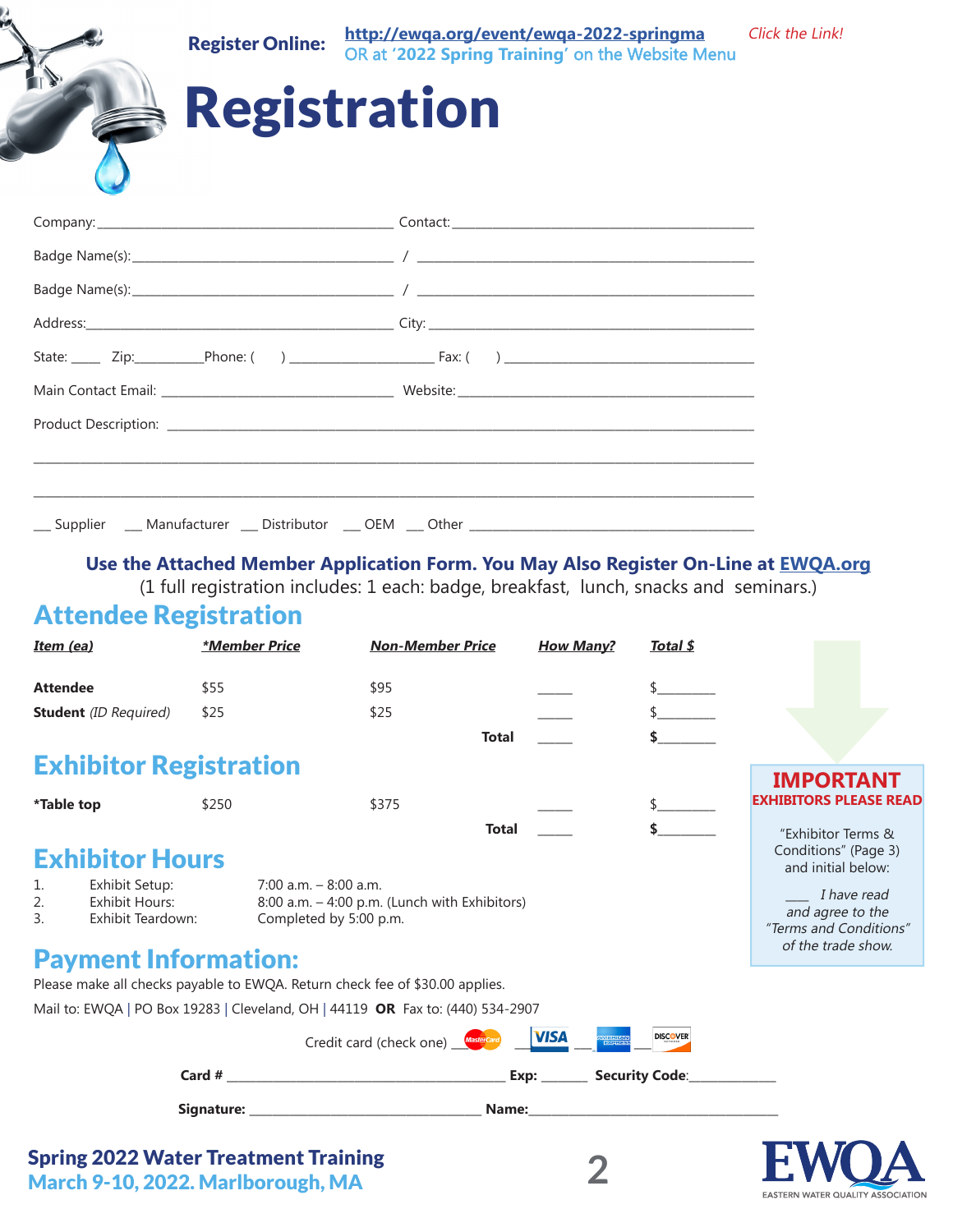Exhibitor Terms & Conditions

#### **The Undersigned Firm, Referred To Hereinafter As "Exhibitor," Agrees As Follows:**

- 1. EWQA will provide exhibit space and facilities in its 2022 Exhibition as described in the Exhibitor Information sheet and Application for Space.
- 2. Exhibitor understands that there are other charges for electrical power, and shipping and storage handling,
- 3. Exhibitor will abide by the rules and regulations of EWQA as described and referenced in the 2022 Exhibit information.
- 4. Exhibitor will accept space assignment other than choices indicated in the event said choices are not available or are in conflict with previously assigned adjacent exhibits. EWQA reserves the right to move an Exhibitor to improve the appearance of the show.
- 5. Exhibitor may, if he desires, cancel the agreement and receive a refund less a service charge of \$100.00, if written request is made by Mar 1, 2022.
- 6. Best Western, Marlborough, MA and/or EWQA shall not be liable to the Exhibitor for any damage to, or loss or destruction of, an exhibit or property of the Exhibitor by fire or other casualty, whether caused by negligence of Best Western, Marlborough, MA or EWQA, their officers, agents, employees or otherwise.
- 7. Exhibitor assumes the entire responsibility and the liability for losses, damages and claims arising out of injury or damage to exhibitor's displays, equipment and other property brought upon the premises of the hotel, and shall indemnify and hold harmless Best Western, Marlborough, MA and the Eastern Water Quality Association, and any authorized representative, agent or employee of the foregoing of any and all losses, damages and claims.
- 8. Exhibitors or their agents shall not injure or deface the walls or carpets of the building, the booths or the equipment of the booths. Exhibitors are forbidden to drive tacks, nails or screws into the walls or woodwork. When such damage appears, the Exhibitor is liable to the owner of the property so damaged.
- 9. EWQA reserves the right to refuse any exhibit or Exhibitor and further reserves the right to shut down any exhibit for breach of this agreement or for cause, in which event EWQA is liable only to the extent of refunding the exhibit fee.

#### PLEASE COMPLETE, SIGN AND PRINT FOR YOUR FILES AND FORWARD COPY TO EWQA:

**I, the undersigned, have read all the above rules and regulations and information and agree to abide by same.**

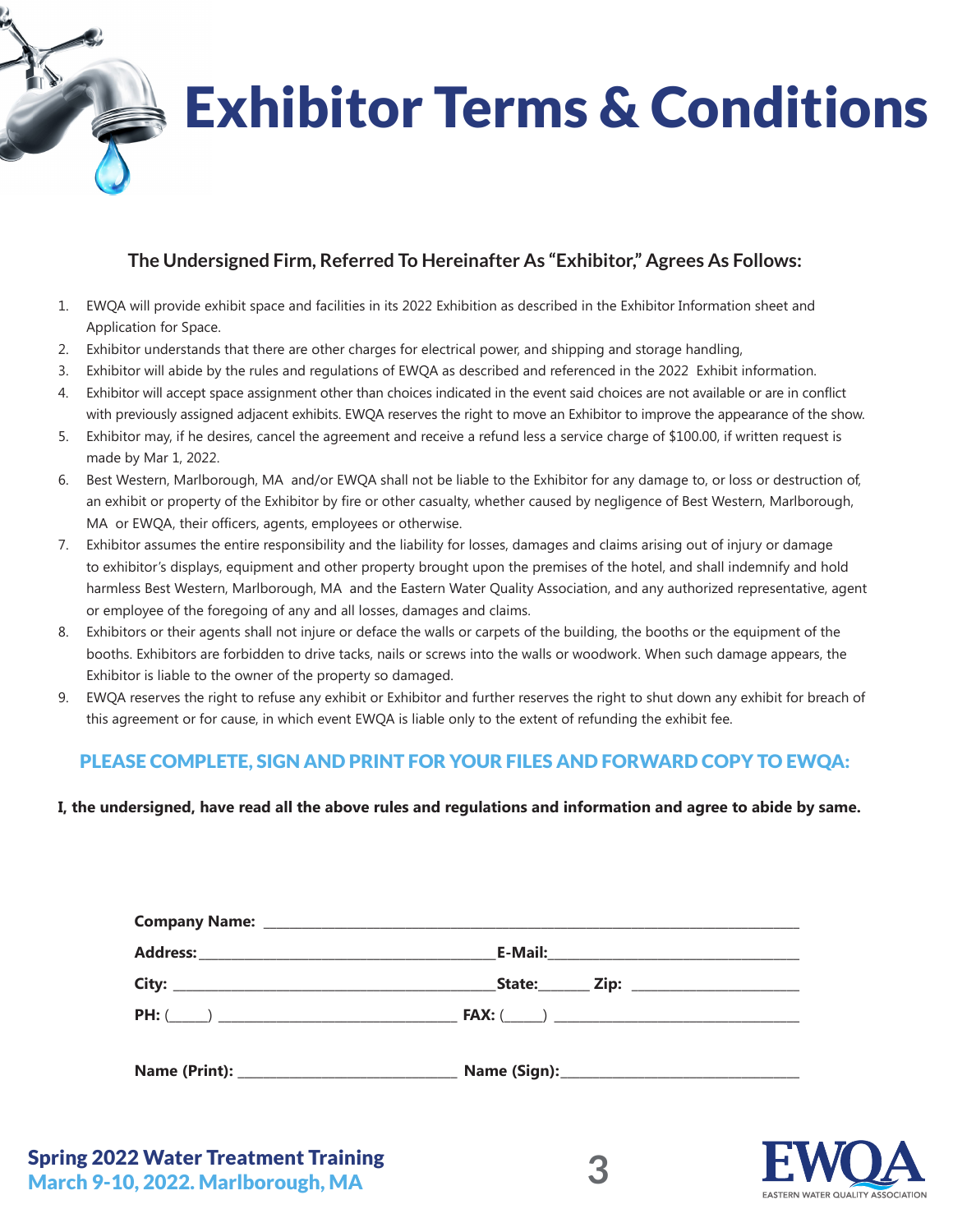# Sponsorship Opportunities

Thursday Happy Hour \$850.00 Sponsor

Morning Coffee & Tea \$125.00 Sponsor

Continental Breakfast \$300.00 Sponsor

Ice Tea and Cold Beverages \$125.00 Sponsor

Lunch Buffet \$500.00 Sponsor

**Dessert** \$125.00 Sponsor

Afternoon Snack \$200.00 Sponsor

Training Room \$275.00 Sponsor

### Sponsors Receive:

- **• Sign in the area that is being sponsored**
- **• Acknowledgment in the program Guide**
- **• Acknowledgment in the Lunchtime slide show**
- **• Social Media Promotion**

|        | $PH: (\_\_)$ |
|--------|--------------|
| FAX: ( |              |

#### Please Use Credit Card Authorization on Page 2



**EASTERN WATER QUALITY ASSOCIATION** P.O. Box 19283 Cleveland, OH 44119 (P) 833-367-3972 (F) 440-534-2907

info@ewqa.org

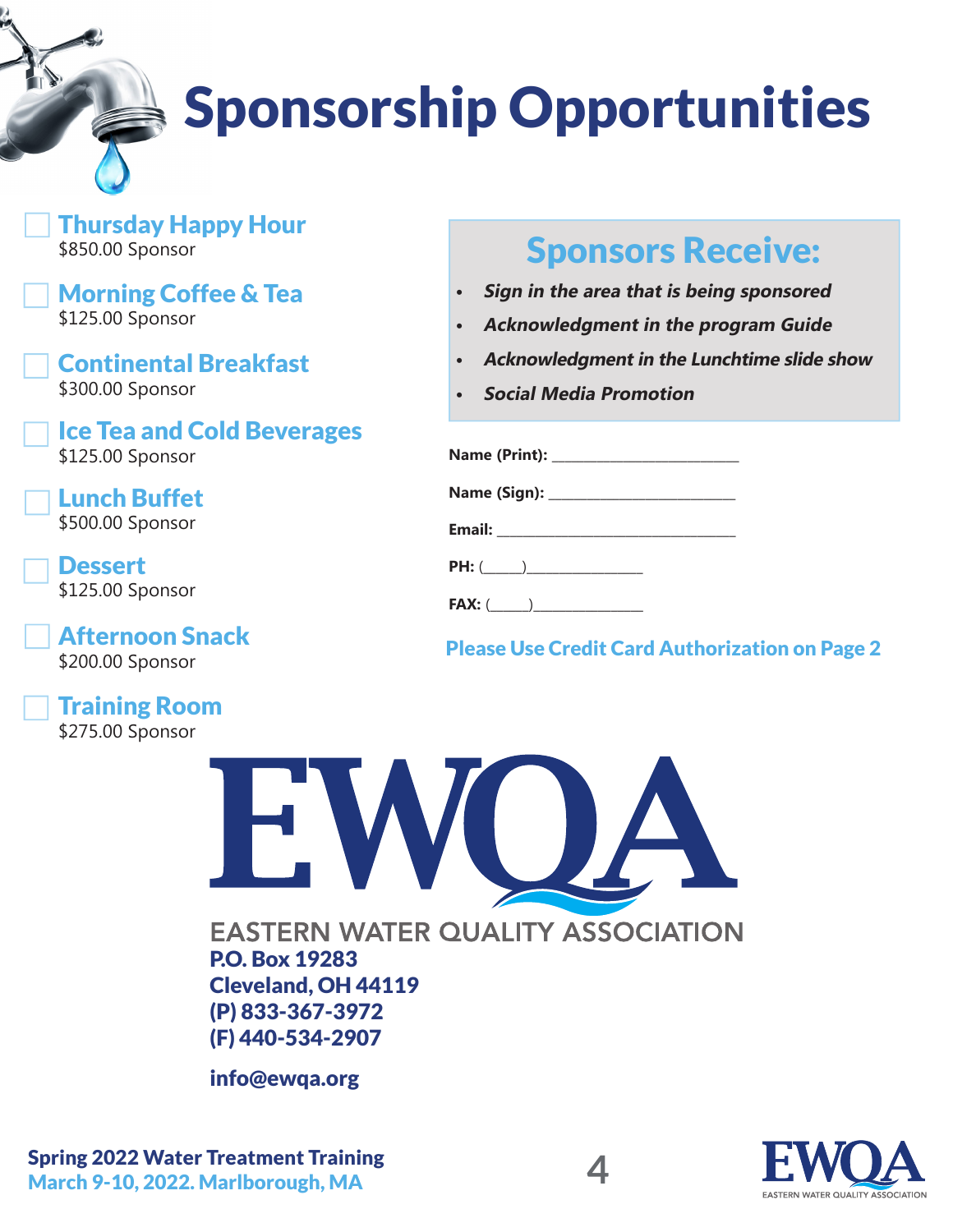

|  | <u> 1989 - Andrea Santana, amerikana amerikana amerikana amerikana amerikana amerikana amerikana amerikana amerika</u> |
|--|------------------------------------------------------------------------------------------------------------------------|



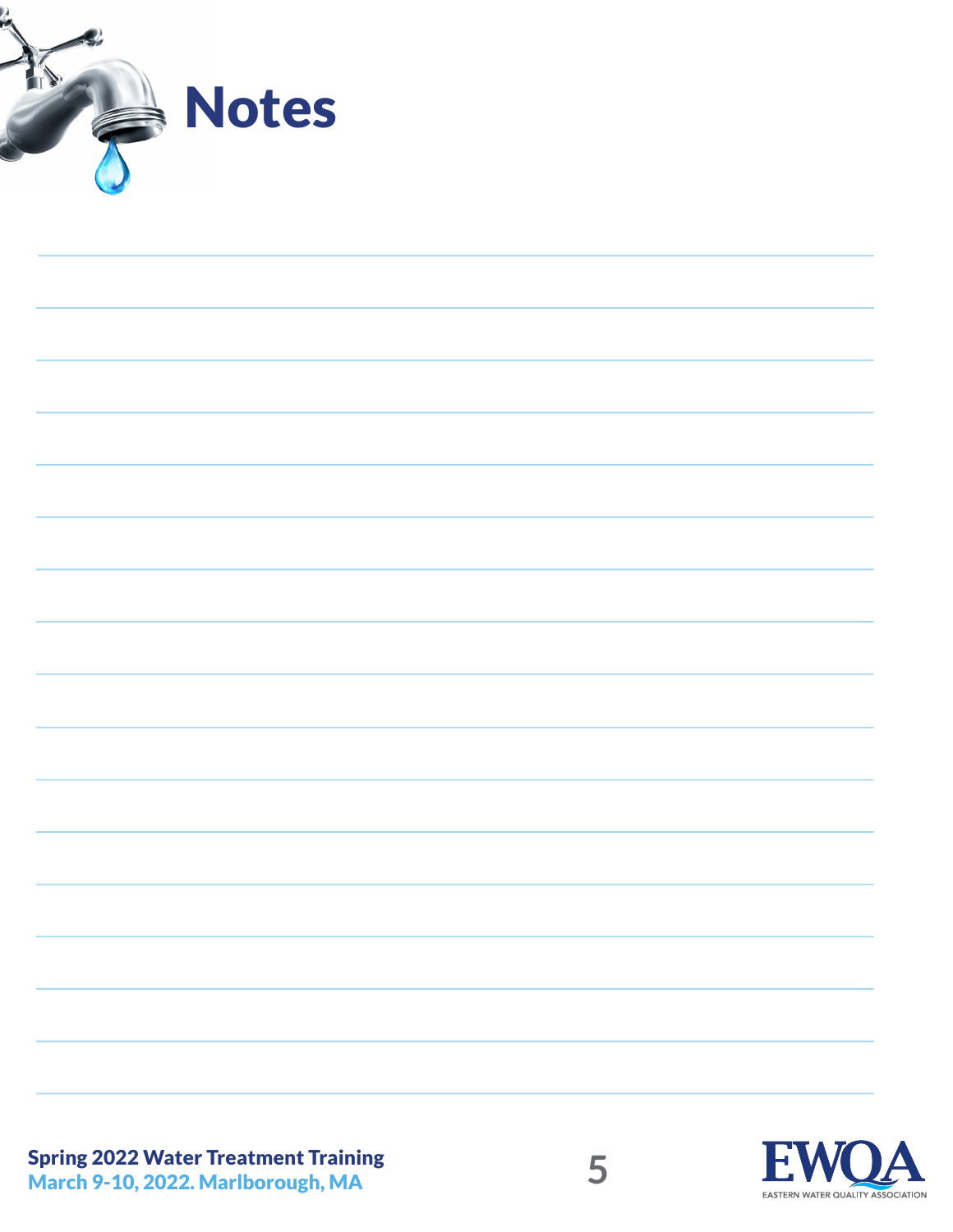



Spring 2022 Water Treatment Training March 9-10, 2022. Marlborough, MA **6**